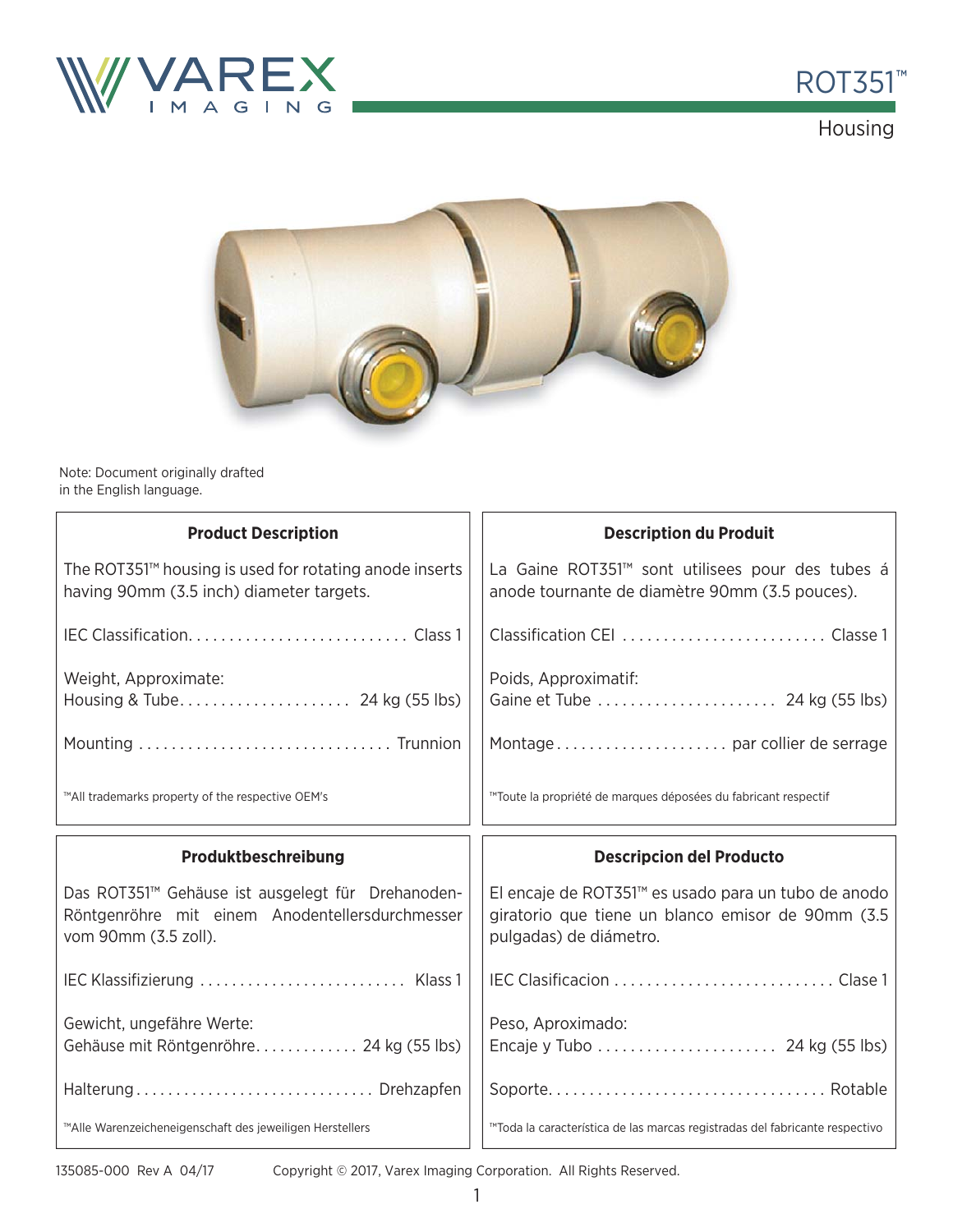



| <b>Product Description</b>                                      | <b>Description du Produit</b>                                                            |  |  |
|-----------------------------------------------------------------|------------------------------------------------------------------------------------------|--|--|
| Maximum Potential Difference  150 kV                            |                                                                                          |  |  |
| Maximum X-Ray Tube Assembly Heat Content                        | Capacité thermique de la gaine  1,250 kJ (1,700 kUC)                                     |  |  |
| Maximum Housing Temperature  85°C                               | Température maximale de la gaine  85°C                                                   |  |  |
| Maximum Continuous Heat Dissipation                             | Dissipation thermique continue de la gaine                                               |  |  |
| X-ray tube assembly<br>Permanent Filtration  0.7mm AI IEC 60522 | Ensemble Radiogène<br>Filtre non amovible  0.7mm AI CEI 60522                            |  |  |
| Loading Factors for Leakage Radiation  150 kV, 4.0 mA           | Technique de mesure du courant de fuite 150 kV, 4.0 mA                                   |  |  |
| Temperature Limits for Storage and Transport  -25°C to +70°C    | Limites de Température Pour le Transport et Pour L'Emmasinage                            |  |  |
| Atmospheric Pressure Range  70 kPa to 106 kPa                   | Limites de pression atmosphérique  70 kPa à 106 kPa                                      |  |  |
| 5A @ 125 Vac                                                    | Interrupteur Thermique  Normalement Fermé<br>5A a 125 Vca                                |  |  |
| (Activates on Bellow extension)                                 | Agit sur le déplacement de la bessie                                                     |  |  |
| X-Ray Tube Assembly (Complies to)  IEC 60601-2-28               | Ensemble Radiogène (Conforme aux)  CEI 60601-2-28                                        |  |  |
|                                                                 |                                                                                          |  |  |
| Produktbeschreibung                                             | <b>Descripcion del Producto</b>                                                          |  |  |
|                                                                 | Voltaje de diferencia maxima  150 kV                                                     |  |  |
| Wärmespeicherkapazitat des Gehäuses  1,250 kJ (1,700 kHU)       | Capacidad del almacenaje termal de encaje 1,250 kJ (1,700 kHU)                           |  |  |
| Maximale Gehäusetemperatur  85°C                                | Temperatura máxima de la encaje  85°C                                                    |  |  |
| Maximale Wärmeverteilung                                        | Difusion del calor continuo del encaje<br>con refrigeración por agua  500 W (700 HU/seg) |  |  |
| Röntgenstrahlers                                                | Ensamblaje de Tubo de Rayos X<br>Filtración Permanente  0.7mm Al IEC 60522               |  |  |
| Lecktechnikfaktoren  150 kV, 4.0 mA                             | Escape tecnico factor  150 kV, 4.0 mA                                                    |  |  |
| Temperaturgrenzen für Aufbewahrung und Transport                | Temperatura Limitada de Almacen y Transporte  -25°C a +70°C                              |  |  |
|                                                                 | Límites de la presión atmosférica  70 kPa a 106 kPa                                      |  |  |
| Thermoschalter  normalerweise Geschlossen<br>5A @ 125 Vac       | 5A @ 125 Vac                                                                             |  |  |
| Aktiviert durch Ausdehnung der Gummimembran                     | Se activa con una extensión soplada.                                                     |  |  |
| Röntgenstrahler (Enstprechen)  IEC 60601-2-28                   | Ensamblaje de Tubo de Rayos X (Conformarse de)                                           |  |  |

Copyright © 2017, Varex Imaging Corporation. All Rights Reserved.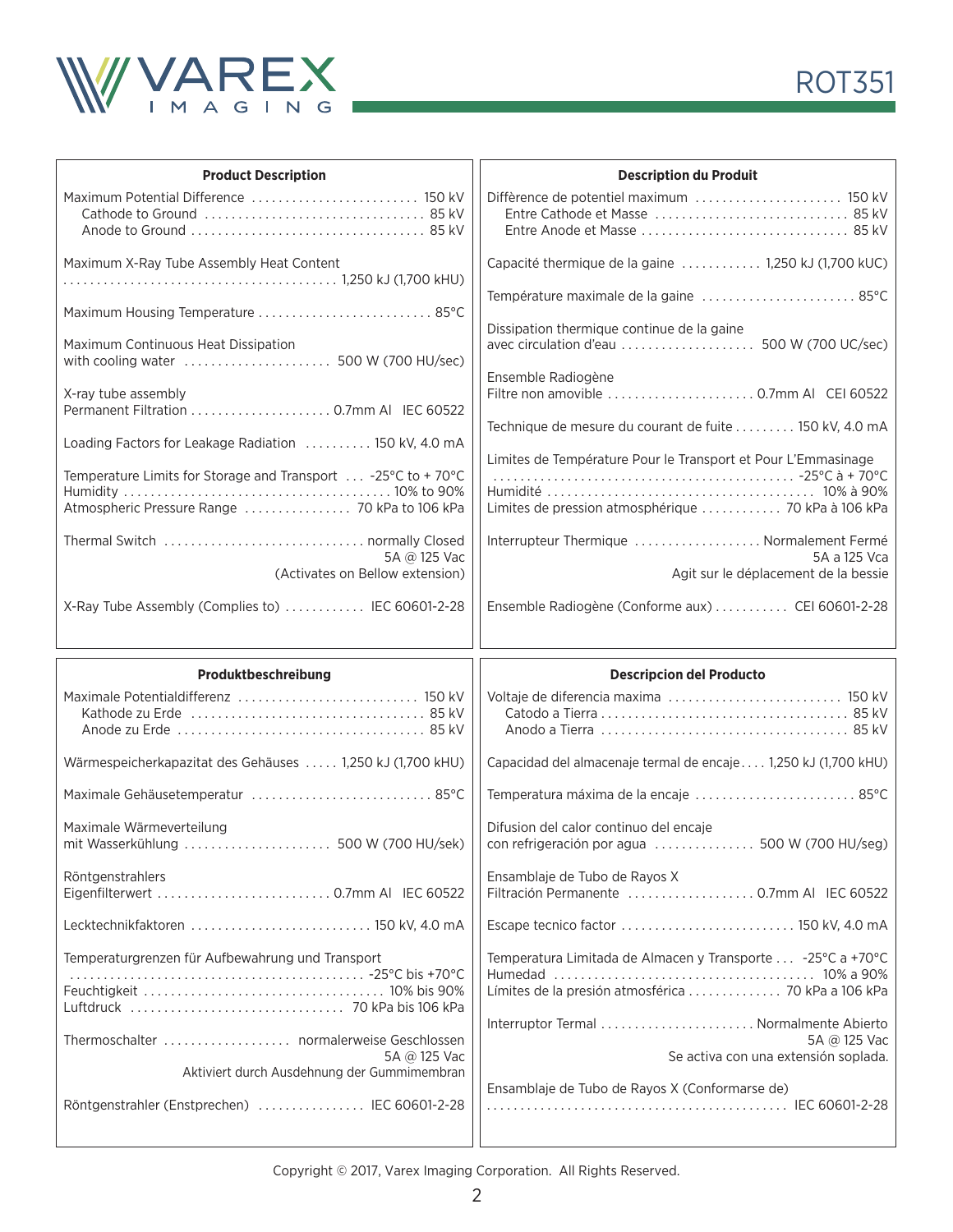



Housing Outline Drawing Dessin d' Encombrement de la Gaine Mabseichnungen des Gehäuses Esquema Detallado del Encaje

Dimensions are for reference only Les dimensions sont pour la référence seulement Maße sind als nur Referenz Las dimensiones están para la referencia solamente



Copyright © 2017, Varex Imaging Corporation. All Rights Reserved.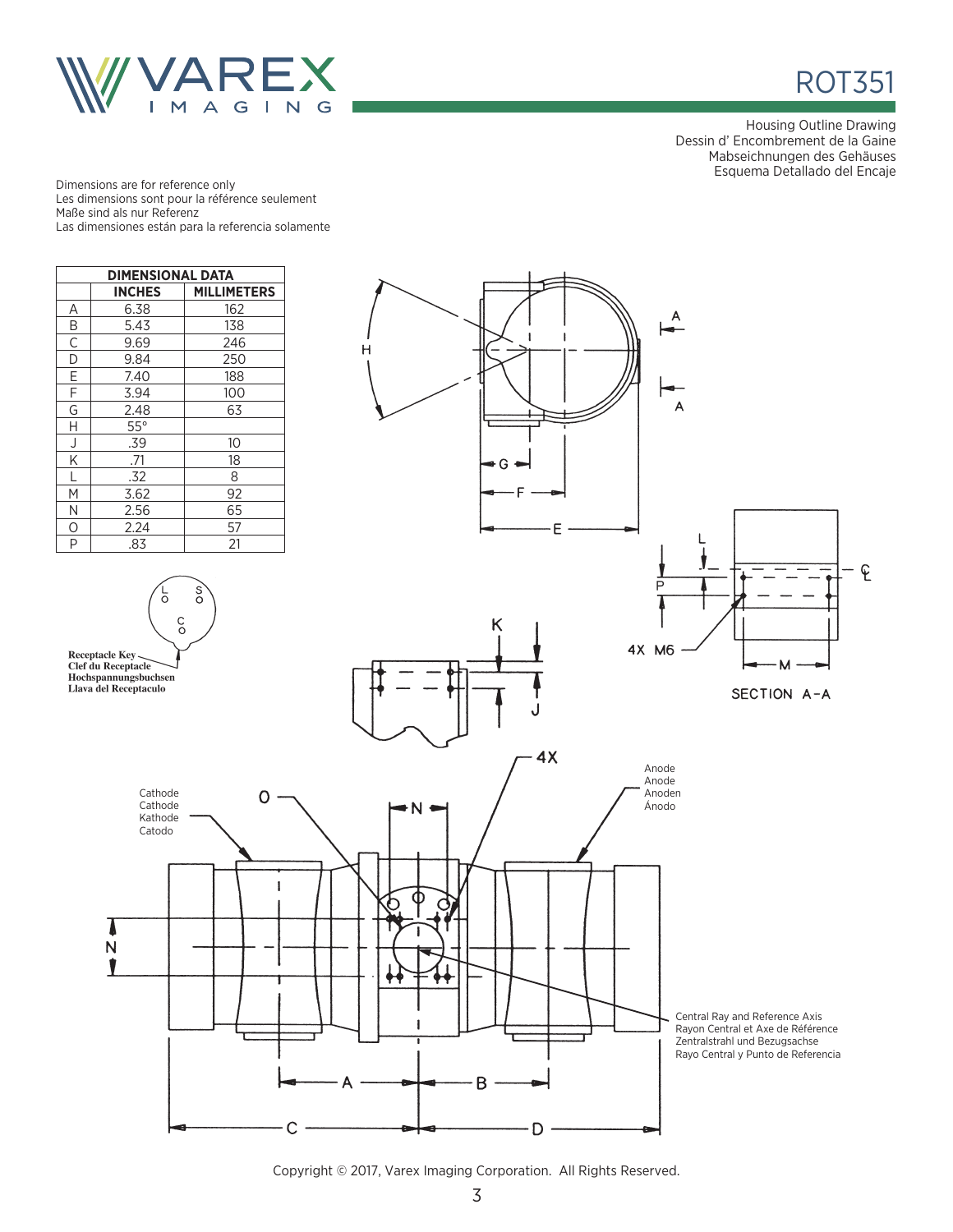



Stator Ratings and Characteristics Spécificités et Caractéristiques du Stator Statornennleistungen und Merkmale Caracteristicas y Clarificacion de la Bovina

Stator - Wiring Diagram - Refer to the equipment manufacturer's instructions. Stator - Schéma de Câblage - est décrit dans les équipement Instructions de Constructeur.

Stator - Drahtfarbentabelle - Siehe Ausrüstung Herstellerangaben.

Bovina - Diagramas - Refierase a las instrucciones de la compañia que hizo el equipo.

| <b>Stator Drive Frequency</b><br>Fréquence d'entraînement du stator<br>Statorantrieb Frequenz<br>Frecuencia de la impulsión del estator | <b>RPM</b>     |
|-----------------------------------------------------------------------------------------------------------------------------------------|----------------|
| 50/60 Hz                                                                                                                                | 2800/3400 ±10% |
| 150/180 Hz                                                                                                                              | 8200/9600 ±10% |

| <b>Stator Power:</b><br>Time to full speed of the anode is a function of the<br>power rating of the "starter" and the weight / diameter<br>of the anode. The ROT351 stator is rated for regular<br>speed and high speed starters. Time to full speed<br>(2800 RPM) of 3.5 inch (90mm) anode series tubes is<br>approximately 1 second.<br>Immediately following high speed anode rotation, the<br>rotor speed must be reduced to 4000 r/min or less<br>within 10 seconds using a suitable dynamic braking<br>device.                                                                                     | <b>Puissance du stator:</b><br>Le temps nécessaire à la montée en pleine vitesse est<br>fonction de la puissance du démarreur et du poids/<br>diamétre del'anode. Le stator ROT351 est prévus pour<br>une vitesse normale et pour une vitesse rapide. Le<br>temps de démarrage (2800 t/mn) des tubes de la série<br>3.5 pouces (90mm) anode se approx. 1 seconde.<br>Immédiatement aprés la rotation à 4000 t/min ou<br>moins en 10 secondes en utilisant un système de<br>freinage dynamique approprié.                                                                                                                                                  |
|----------------------------------------------------------------------------------------------------------------------------------------------------------------------------------------------------------------------------------------------------------------------------------------------------------------------------------------------------------------------------------------------------------------------------------------------------------------------------------------------------------------------------------------------------------------------------------------------------------|-----------------------------------------------------------------------------------------------------------------------------------------------------------------------------------------------------------------------------------------------------------------------------------------------------------------------------------------------------------------------------------------------------------------------------------------------------------------------------------------------------------------------------------------------------------------------------------------------------------------------------------------------------------|
| <b>Statorleistung:</b><br>Die Zeitspanne bis zur vollen Geschwindigkeit des<br>Anodentellers ist eine funktion aus der Nennleistung<br>des Anlaufgerätes und Gewichtes bzw. Durchmessers<br>des Tellers. Die ROT351 stator ist für hoch- und<br>normaltourigen Betrieb ausgelegt.<br>Die Anlaufzeit bis zur maximalen Drehzahl (2800 U/<br>min.) des Anodentellers die 3.5 zoll (90mm) Anoden<br>Röntgenröhren ungefähr 1 Sekunde.<br>Unter Verwendung einer geeigneten Anogenbremse<br>Drehzahl nach hochtourigem Betrieb<br>muß die<br>unmittelbar auf weniger als 4,000 U/min verreduziert<br>werden. | <b>Poder de la Bovina:</b><br>La velocidad maxima del anodo giratorio es obtenida<br>por el poder del arrancador y es relacionado con el<br>peso y diametro del anodo. La bovina de ROT351<br>es usada con velocidad regular y velocidad alta al<br>principio. Toma aproximado 1 segundo para obtener la<br>velocidad alta (2800 RPM) del anodo giratorio para las<br>tubos la serie de 90mm (3.5 pulgada) anodo.<br>Immediatamente despues de obtener la velocidad<br>alta del anodo giratario, la velocidad del rotador debe<br>der reducida a 4000 r/min ó menos en 10 segundos<br>usado un sistema dunamico y apropiado para reducir<br>la velocidad. |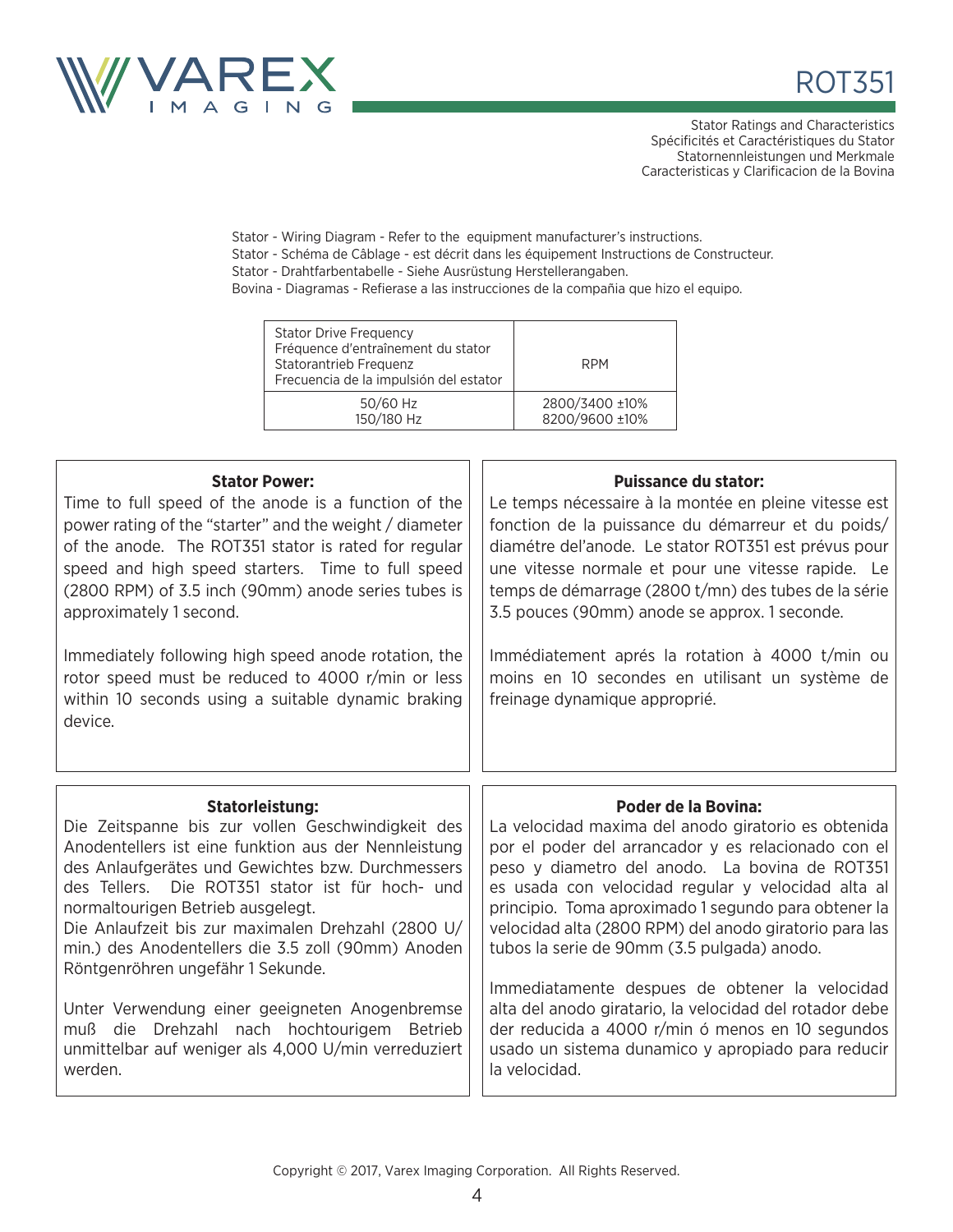



Housing Cooling Characteristics Caractéristiques de Refroidissement de la Gaine Gehäuseabkühlungscharakteristiken Caracteristicas de Enfriamiento del Encaje



| Note:                                                                                                                                                                                            | <b>Remarque:</b>                                                                                                                                                                                  | Anmerkungen:                                                                                                                                                                                                                                                                          | Nota:                                                                                                                                                                                                                              |
|--------------------------------------------------------------------------------------------------------------------------------------------------------------------------------------------------|---------------------------------------------------------------------------------------------------------------------------------------------------------------------------------------------------|---------------------------------------------------------------------------------------------------------------------------------------------------------------------------------------------------------------------------------------------------------------------------------------|------------------------------------------------------------------------------------------------------------------------------------------------------------------------------------------------------------------------------------|
| 1. Heat inputs into housing include tube<br>power, filament power, and stator power.<br>2. Heating curves based on no restric-<br>tions of natural convection around tube  <br>housing assembly. | L'apport calorifique dans la gaine incult $  \cdot  $<br>la puissance du tube, du filament et du<br>stator.<br>une circulation d'air naturelle sans en-<br>trave autour de l'ensemble gaine-tube. | Der wärmungskurven berücksichtigen<br>die Verlustleistung aus der Anode, der<br>Kathode und des stators.<br>12. Courbes d'échauffement basées sur 112. Die Heizkurven basieren auf keinerlei<br>Einschränkung der natürlichen Kon-<br>vektion in der Umgebung der Strahler-<br>haube. | l. La energia del encaje incluye el poder<br>del tubo, el poder del filamento y el<br>poder de la bovina.<br>11 2. Las curvas de calentamiento no son<br>afectadas por el calor natural creado en<br>la parte exterior del encaje. |